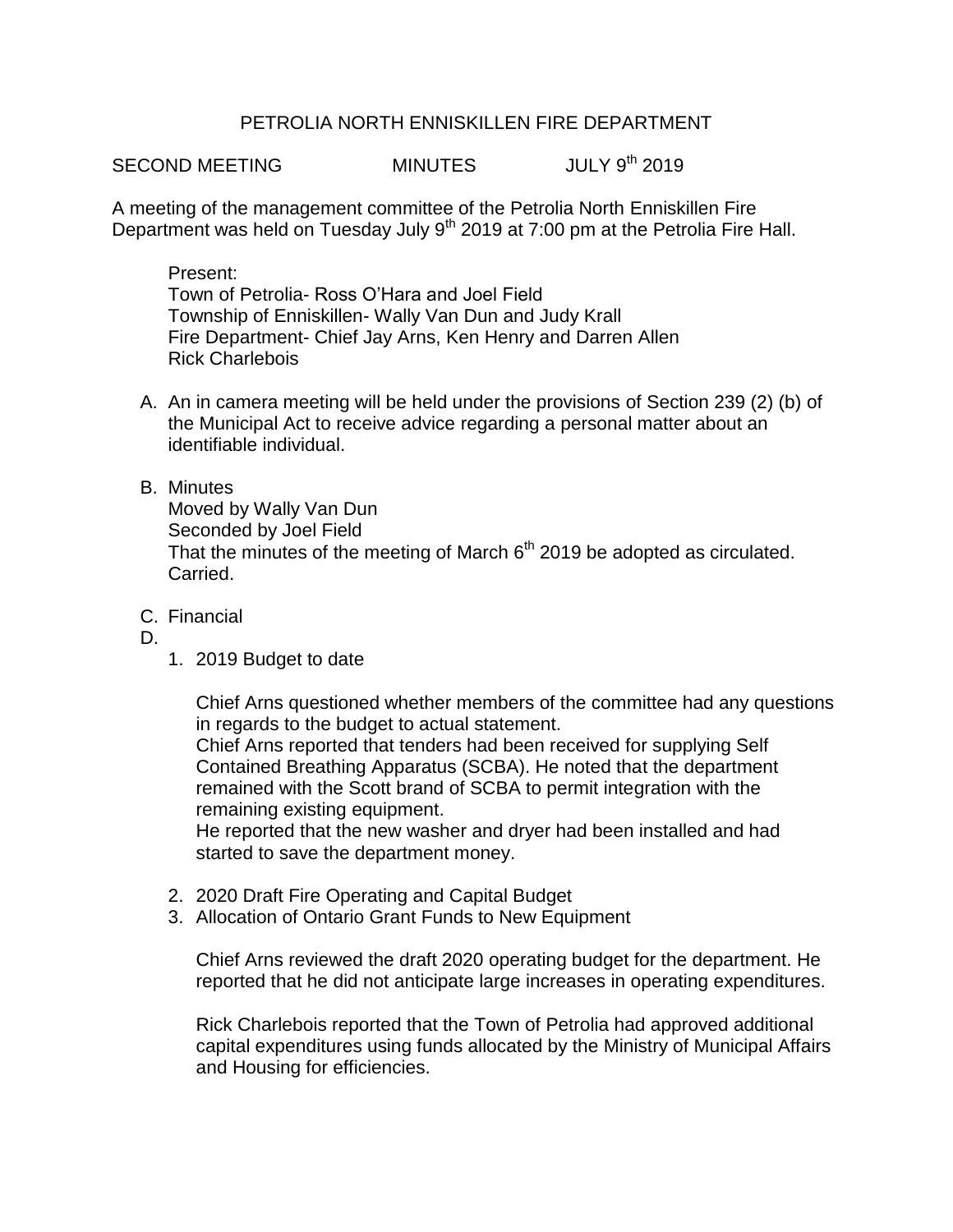The expenditures included modifications to the washrooms to make them accessible, heavy hydraulics and an elevator tripod. The estimated costs would be an additional \$81,000 in 2019.

It was noted that the proposed expenditures would be reviewed by the Council of the Township of Enniskillen.

A discussion took place in regards to the 2020 operating budget, minor capital budget and the major capital budget which included the new aerial truck.

E. New ladder truck purchasing strategy

Captain Darren Allen reported that he had been working on the specifications and design of the new aerial truck for the last two years with a committee made up of senior members of the fire department.

Captain Allen reported that the committee had recommended the need for a ladder truck with a 100 foot reach. This would provide more flexibility for the department in attacking a fire and undertaking rescues with the truck.

He reported that the review committee had three different truck suppliers visit the fire hall to permit the use of their demo vehicle. He noted that the committee was recommending the purchase of a bucket truck rather than a ladder truck. Captain Allen reported that a bucket truck would be safer for the fire fighters and provide greater flexibility in usage.

Captain Allen reported that the committee was recommending the purchase of a demo truck from Pierce. The 110 foot bucket truck was being sold with the equipment recommended by the department for \$1,265,000.00. The current aerial truck would be taken in on trade by the company.

Captain Allen reported that the demo truck was available to be sold to others. If this took place the committee would need to continue to look for another unit.

A discussion took place in regards to the Town of Petrolia purchasing policy. Rick Charlebois noted that the purchase would comply with the Town's policy.

## Moved by Joel Field

Seconded by Wally Van Dun

That the management committee of the Petrolia North Enniskillen Fire Department recommends to the Councils of the Town of Petrolia and the Township of Enniskillen the purchase of the Pierce demonstrator ladder truck. Carried.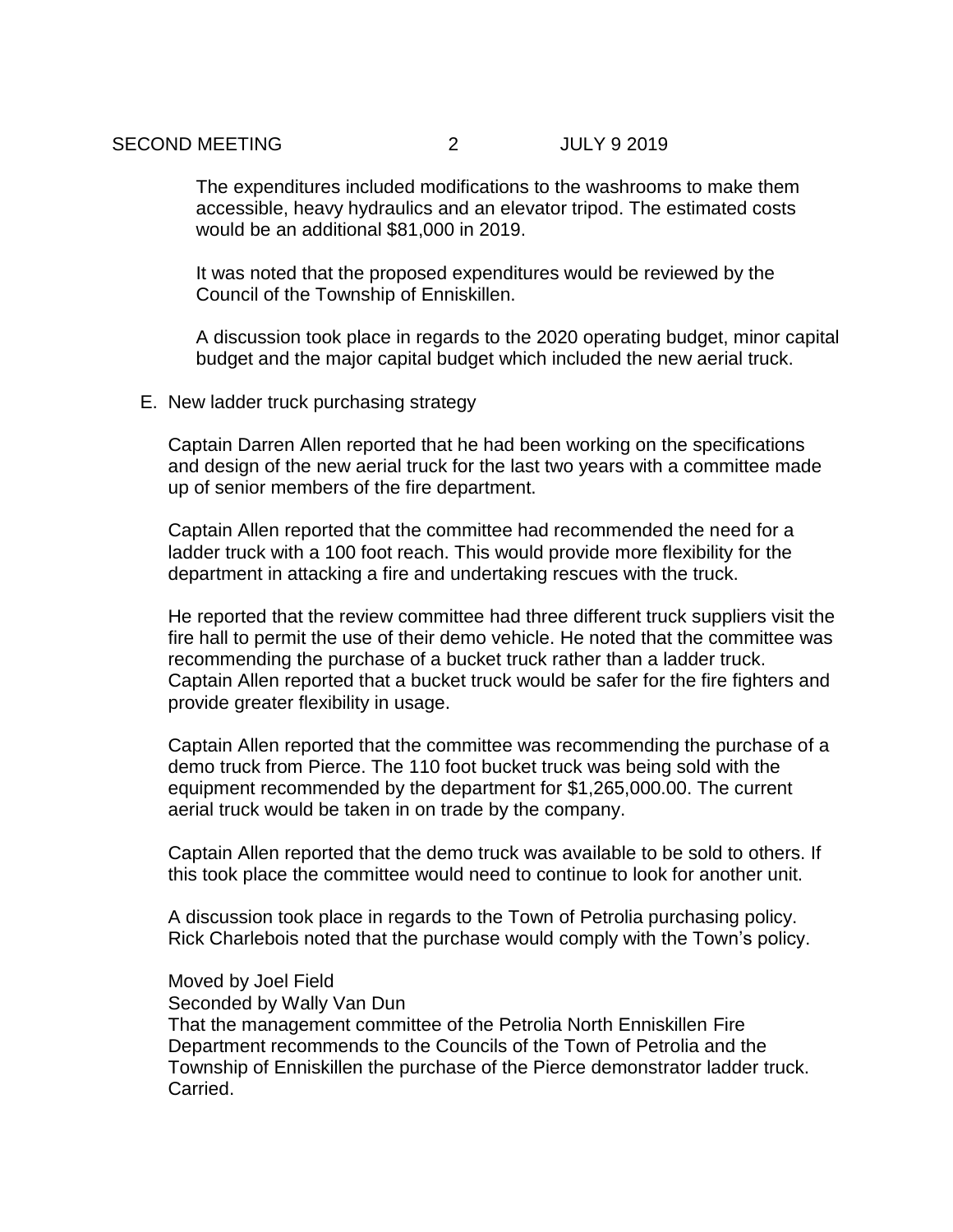F. Training Center High Level Business Plan

Chief Arns discussed his position regarding the operations of the training center. He reported that he proposed to use the site to provide training to firefighters in local departments.

Chief Arns was requested to supply additional information regarding the future operations of the training Center for review by the committee.

G. Discussion of Inviting Ontario Fire Marshall Office for visit

Chief Arns reported that the Ontario Fire Marshall's office on request would supply an assessment team to review the operations of the department and provide recommendations for improvement.

Chief Arns reported that he did not believe that the review would be necessary.

Judy Krall reminded the committee of the need to review the operating bylaws for the department.

Chief Arns reported that they had access to a newer template that will be helpful in reviewing the bylaw for the fire department.

- H. Other Business:
	- 1. Community Safety Plan It was reported that the local detachment of the OPP would be working on the coordination of a community safety plan for local municipalities in the County of Lambton.
	- 2. Community Risk Assessment O.Reg.378/18

Rick Charlebois and Chief Arns discussed a request made by a company that had requested that their donation for the construction of the training center be returned. Rick Charlebois was instructed to deal with the matter.

Chief Arns reported that the Community Risk Assessment was currently being prepared by each municipality within the department.

Chief Arns reported on the purchase of new software that was acquired to record and manage the department's assets.

Chief Arns reported that the three summer students had completed up to 200 home inspections to date. One student had been working on updating the department computer system.